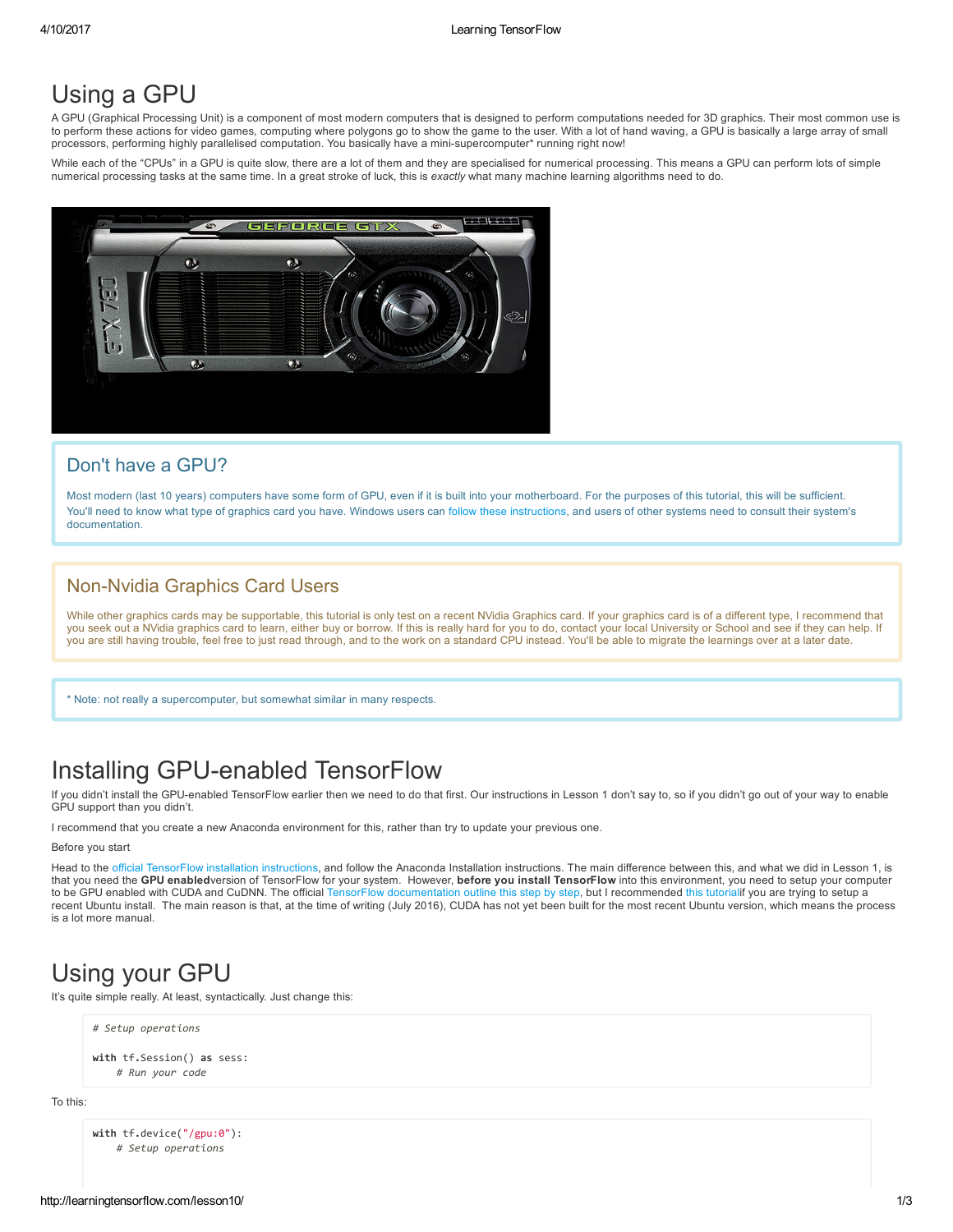with tf.Session() as sess: # Run your code

This new line will create a new context manager, telling TensorFlow to perform those actions on the GPU.

Let's have a look at a concrete example. The below code creates a random matrix with a size given at the command line. We can either run the code on a CPU or GPU using command line options:

```
import sys
import numpy as np
import tensorflow as tf
from datetime import datetime
device_name = sys.argv[1] # Choose device from cmd line. Options: gpu or cpu
shape = (int(sys.argv[2]), int(sys.argv[2]))if device name == "gpu":device_name = "/gpu:0"
else:
   device_name = "/cpu:0"
with tf.device(device name):
   random_matrix = tf.random_uniform(shape=shape, minval=0, maxval=1)
   dot_operation = tf.matmul(random_matrix, tf.transpose(random_matrix))
   sum_operation = tf.reduce_sum(dot_operation)
startTime = datetime.now()
with tf.Session(config=tf.ConfigProto(log_device_placement=True)) as session:
        result = session.run(sum_operation)
        print(result)
# It can be hard to see the results on the terminal with lots of output -- add some newlines to improve readability.
print("n" * 5)print("Shape:", shape, "Device:", device_name)
print("Time taken:", datetime.now() ‐ startTime)
print("n" * 5)
```
You can run this at the command line with:

python matmul.py gpu 1500

This will use the CPU with a matrix of size 1500 squared. Use the following to do the same operation on the CPU:

python matmul.py cpu 1500

The first thing you'll notice when running GPU-enabled code is a large increase in output, compared to a normal TensorFlow script. Here is what my computer prints out, before it prints out any result from the operations.

I tensorflow/stream\_executor/dso\_loader.cc:108] successfully opened CUDA library libcublas.so locally I tensorflow/stream executor/dso loader.cc:108] successfully opened CUDA library libcudnn.so.5 locally I tensorflow/stream\_executor/dso\_loader.cc:108] successfully opened CUDA library libcufft.so locally I tensorflow/stream executor/dso loader.cc:108] successfully opened CUDA library libcuda.so.1 locally I tensorflow/stream\_executor/dso\_loader.cc:108] successfully opened CUDA library libcurand.so locally I tensorflow/stream\_executor/cuda/cuda\_gpu\_executor.cc:925] successful NUMA node read from SysFS had negative value (‐1), but there must b e at least one NUMA node, so returning NUMA node zero I tensorflow/core/common\_runtime/gpu/gpu\_init.cc:102] Found device 0 with properties: name: GeForce GTX 950M major: 5 minor: 0 memoryClockRate (GHz) 1.124 pciBusID 0000:01:00.0 Total memory: 3.95GiB Free memory: 3.50GiB I tensorflow/core/common\_runtime/gpu/gpu\_init.cc:126] DMA: 0 I tensorflow/core/common\_runtime/gpu/gpu\_init.cc:136] 0: Y I tensorflow/core/common\_runtime/gpu/gpu\_device.cc:838] Creating TensorFlow device (/gpu:0) ‐> (device: 0, name: GeForce GTX 950M, pci bus id: 0000:01:00.0)

If your code doesn't produce output similar in nature to this, you aren't running the GPU enabled Tensorflow. Alternatively, if you get an error such as ImportError: libcudart.so.7.5: cannot open shared object file: No such file or directory , then you haven't installed the CUDA library properly. In this case, you'll need to go back to follow the instructions for installing CUDA on your system.

Try running the above code on both the CPU and GPU, increasing the number slowly. Start with 1500, then try 3000, then 4500, and so on. You'll find that the CPU starts taking quite a long time, while the GPU is really, really fast at this operation!

If you have multiple GPUs, you can use either. GPUs are zero-indexed - the above code accesses the first GPU. Changing the device to gpu:1 uses the second GPU, and so on. You can also send part of your computation to one GPU, and part to another GPU. In addition, you can access the CPUs of your machine in a similar way - just use cpu: 0 (or another number).